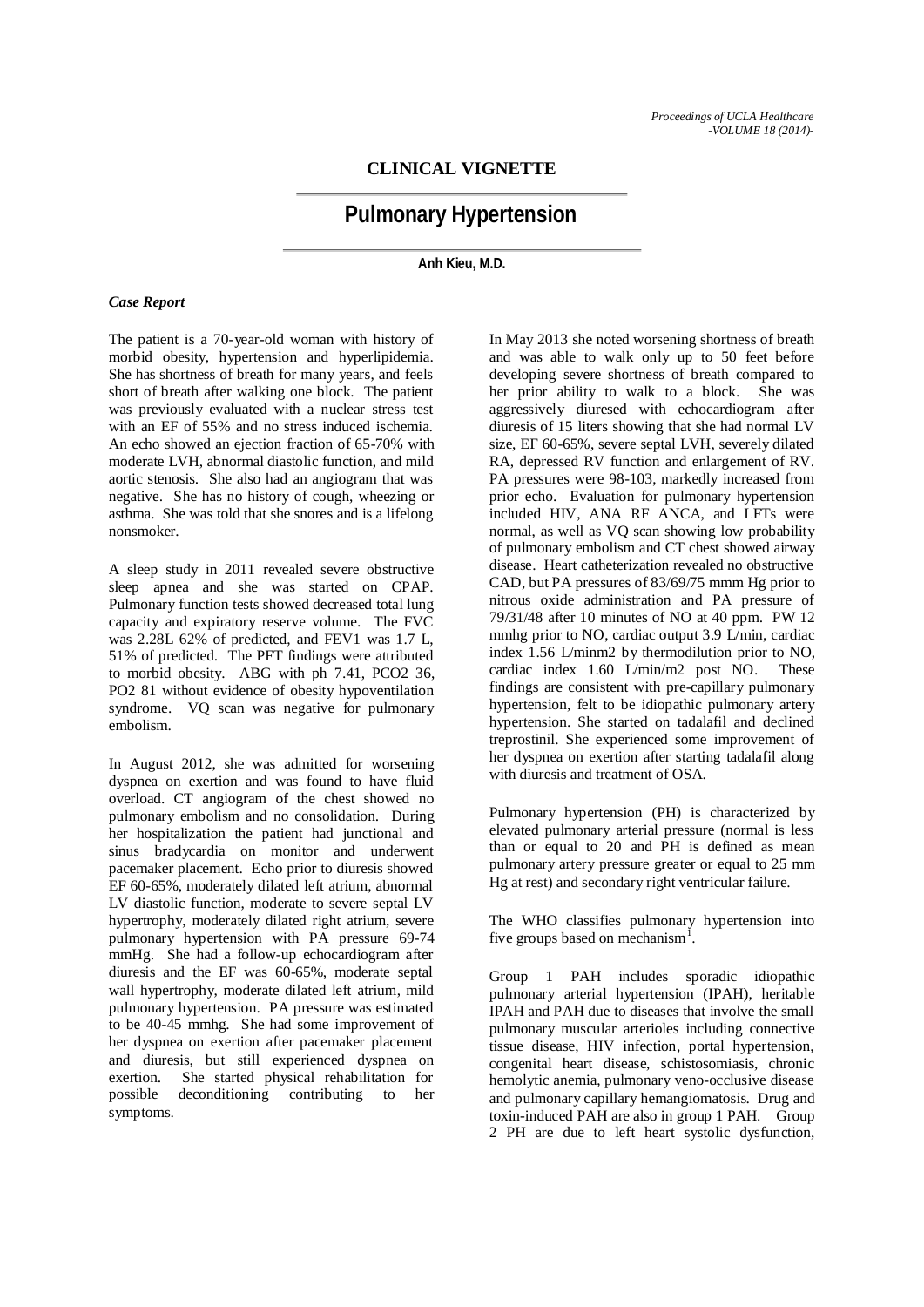diastolic dysfunction or valvular heart disease. Group 3 PH are due to severe COPD, interstitial lung disease, mixed restrictive and obstructive lung<br>disease. sleep-disordered breathing. alveolar disease, sleep-disordered breathing, alveolar hypoventilation disorders. Lung disease with mildly abnormal pulmonary function should not be looked as the cause of PH. Group 4 PH are due to thromboembolic occlusion of the proximal or distal pulmonary vasculature. Group 5 PH include patients with myeloproliferative disorders, systemic disorders, metabolic disorders and sickle cell disease. The mechanism is unclear.

# *Epidemiology*

It is estimated that there are 5-15 cases per 1,000,000 adults for group 1 PAH<sup>2</sup>. The prevalence for other groups of pulmonary hypertension varies amongst different conditions: there is a 15-20% prevalence of mild PH in patients with  $OSA<sup>3</sup>$ . A study of 794 patients with systemic sclerosis reported PAH in 12 percent of patients<sup>4</sup> Pulmonary hypertension is progressive and fatal if untreated. The rate of progression varies depending on the type of  $PH<sup>5</sup>$ Patients with pulmonary hypertension, especially those with pulmonary arterial hypertension, are at higher risk when undergoing anesthesia and major surgery and have higher postoperative complications<sup>6-8</sup>.

### *Diagnostic Evaluation*

An echocardiogram can be used to estimate the pulmonary artery systolic pressure, assess right ventricular size, thickness, function, right atrial size, left systolic, diastolic function and valve function. In severe pulmonary hypertension, RV enlargement, RV hypertrophy, right atrial enlargement and tricuspid regurgitation can be seen on echo<sup>9</sup>.

Pulmonary function testing is performed to evaluate lung disease that may contribute to pulmonary hypertension. Usually severe interstitial lung disease or obstructive lung disease produces pulmonary hypertension. Mildly abnormal PFT does not lead to pulmonary hypertension<sup>10</sup>. Patients with pulmonary hypertension also commonly have nocturnal desaturations and overnight oximetry can be used to determine if supplemental oxygen is needed<sup>11</sup>. V/Q scan is used to assess for thromboembolic disease and CT angiogram of the chest can then be performed to confirm a positive  $V/O$  scan<sup>12</sup>.

Laboratory testing in the evaluation of pulmonary hypertension includes HIV testing to screen for HIV associated pulmonary hypertension, liver tests to screen for portopulmonary hypertension, ANA, rheumatoid factor and ANCA to screen for connective tissue disease.

Exercise testing with a six-minute walk test is used to establish a baseline to assess response to therapy and gives prognostic information. Patient who can walk a longer distance during the 6MWT have a longer survival. The test can also detect exercise-induced pulmonary hypertension<sup>13-15</sup>.

Right heart catheterization is used to differentiate pulmonary arterial hypertension from pulmonary hypertension due to left heart disease. Pulmonary arterial hypertension is confirmed when the mean pulmonary artery pressure is  $>25$  mm hg at rest and the mean pulmonary capillary wedge pressure is  $< 15$ to exclude PH due to left heart disease (group  $2 PH$ )<sup>1</sup>.

# *Treatment*

Treatment is guided by disease severity and type of pulmonary hypertension. The primary therapy depends on the underlying cause of pulmonary hypertension. For group 1 PAH, there is no effective primary therapy and advanced therapy is needed.

Advanced therapy includes prostanoids, endothelin receptor antagonists, phosphodiesterase 5 inhibitors, and calcium channel blockers for group 1 PAH. For most patients in group 2 PH, they should be avoided and for Group 3, they are not approved in the US. For patients in Group 4, these drugs can be considered for patients who have symptoms despite anticoagulation or thromboendarterectomy. Group 5 PH, studies have looked at advanced therapy only in sarcoidosis.

In group 2 PH, the pulmonary hypertension is due to left heart disease and therapies include management of systolic dysfunction, diastolic dysfunction and valvular heart disease.

For patients with group 3 PH, the pulmonary hypertension is due to hypoxemia from COPD, interstitial lung disease, sleep apnea, mixed restrictive and obstructive pattern. Oxygen suppementation has been shown to improve mortality.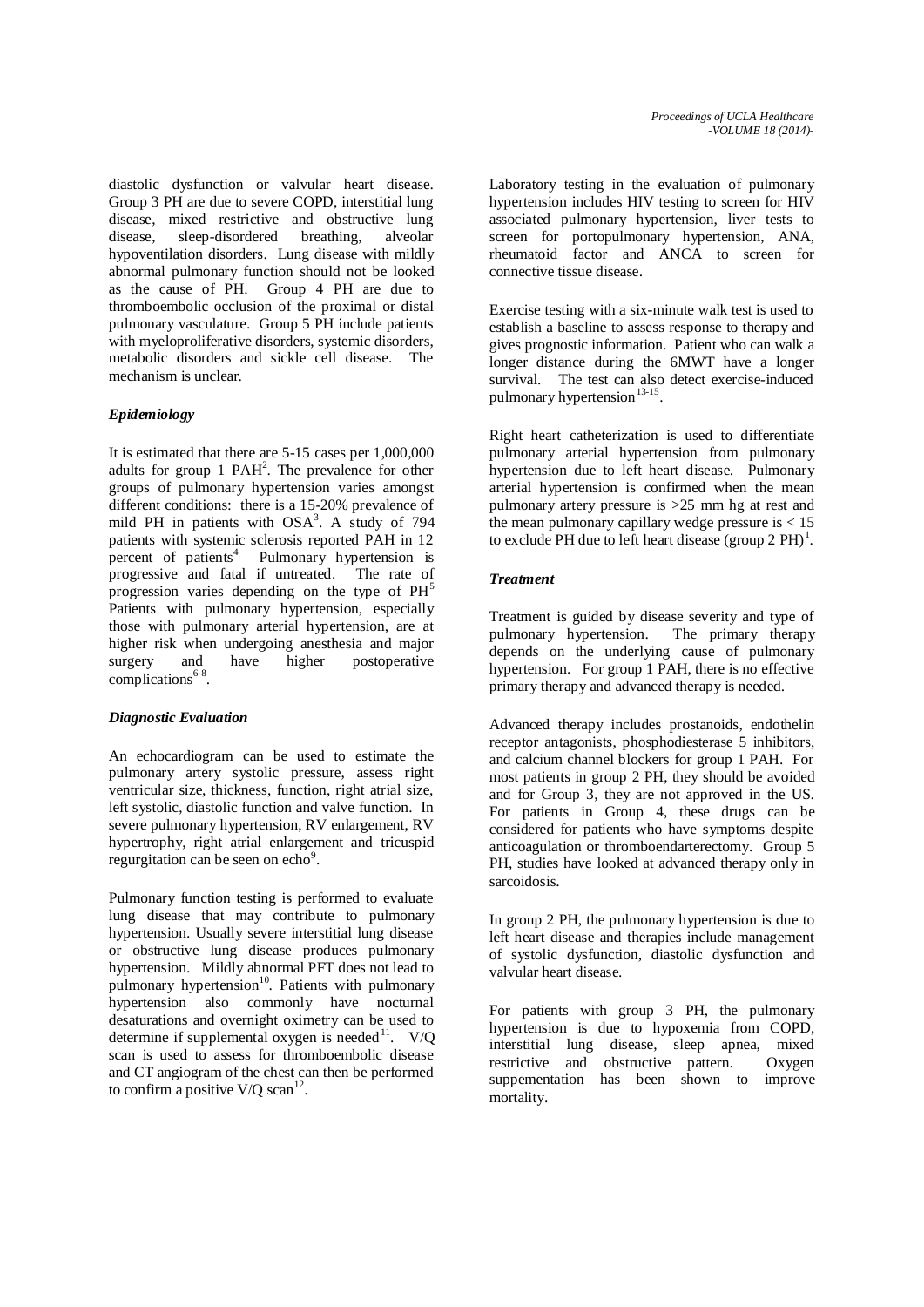Patients in group 4 PH have pulmonary hypertension due to thromboemblioc disease. Anticoagulation is the primary medical therapy.

Group 5 PH patients have unclear multifactorial mechanisms. The therapy is to treat the underlying cause which include myeloproliferative disorders, sarcoidosis, neurofibromatosis, vasculitis, glycogen storage disease, chronic renal failure on dialysis and tumor obstruction.

In all groups, the following therapies should be considered: 1) diuretics can treat fluid retention due to pulmonary hypertension, 2) oxygen supplementation for those patients with resting, nocturnal and exercise-induced hypoxemia, 3) anticoagulation for patients with idiopathic pulmonary hypertension, hereditary pulmonary artery hypertension, druginduced pulmonary artery hypertension, and group 4 PH, 4) digoxin for group 3PH and group 2 PH 5)  $exercise<sup>16</sup>$ 

Before starting therapy, patients undergo hemodynamic assessment and a vasoreactivity test with nitric oxide. The test is positive if the mean pulmonary aratery pressure decreased at least 10 mmg hg to value less than 40 mHg, increased or unchanged cardiac output, minimally reduced or unchanged systemic blood pressure. If the test is positive, patient can start trial of long-acting oral calcium channel blocker with dihydropyridine or diltiazem. Patients with negative vasoreactivity test should start prostanoid, endothelin receptor antagonist, or phosphodiesterase 5 inhibitor. For patients who are refractory to all therapy, lung transplant or creating right to left shung by atrial septostomy can be considered<sup>16</sup>.

Prostanoids include intravenous epoprostenol, intravenous treprostinil, subcutaneous treprostinil, inhaled treprostinil and inhaled iloprost. Epoprostenol should be considered as the first line agent in patients with severe disease. Inhaled treprostinil can be offered as therapy for WHO functional class III patients. Inhaled iloprost has advantage of targeting lung vasculature and does not need IV administration.

Endothelin receptor antagonists: Endothelin-1 is a vasocontrictor and smooth muscle mitogen. High levels been noted in the lungs of patients with PAH. Available agents are bosentan and ambrisentan. Adverse effects include hepatotoxicity and peripheral edema. They are also teratogens.

PDE5 inhibitors include sildenafil, tadalafil, and vardenafil and prolong the vasodilatory effect of nitric oxide. Guanylate cyclase stimulant stimulates the nitric oxide receptor and is not yet available.

Clinical studies are starting to look at combination therapy including combining epoprostenol to bosentan (BREATHE-2 trial), treprostinil and sildenafil or bosentan (TRIUMP trial and oral treprostinil to phosphodiesterase-5 inhibitor or endothelin receptor antagonist (FREEDOM-C and FREEDOM C-2 trial<sup>17</sup>.

An algorithm developed during the  $4<sup>th</sup>$  World Symposium on Pulmonary Hypertension recommends the following agents for use depending on the patient's WHO functional class<sup>16</sup>.

WHO functional class II: preferred agents include ambrisentan, bosentan, sildenafil and tadalafil. WHO class III: preferred agents include ambrisentan, boentan, IV epoprostenol, IV or subcutaneous treprostinil, inhaled iloprost, sildenafil or tadalafil. WHO class IV: preferred agent is IV epoprostenol. IV treprostinil is a reasonable alternative and inhaled iloprost can be used for patients who refuse or cannot receive IV therapy.

With severe symptomatic PAH, patients have high mortality and morbidity due to progressive heart failure and may be considered for a right to left shunt either via atrial septostomy or transcatheter Potts shunt. The atrial septostomy connects the left and right atrial cavities and can increase cardiac output to help improve systemic oxygen delivery. The mortality can be as high as 15-20%. Transcatheter potts shunt puts a right to left shunt between the left pulmonary artery and the descending aorta. Mortality is higher in adult patients than in  $children^{18,19}$ 

Bilateral lung or heart-lung transplantation is considered for patients who are class III or IV. The guidelines for referral for transplant include: Mean right atrial pressure >10 mm hg, mean pulmonary arteril pressure  $> 50$  hmmhg, cardiac index  $< 2.5$  $>$ /min per m2, failure to improve despite medical therapy or with rapidly progressive disease<sup>20</sup>

### **REFERENCES**

1. **Simonneau G, Robbins IM, Beghetti M, Channick RN, Delcroix M, Denton CP, Elliott CG, Gaine SP, Gladwin MT, Jing ZC, Krowka MJ, Langleben D, Nakanishi N,**